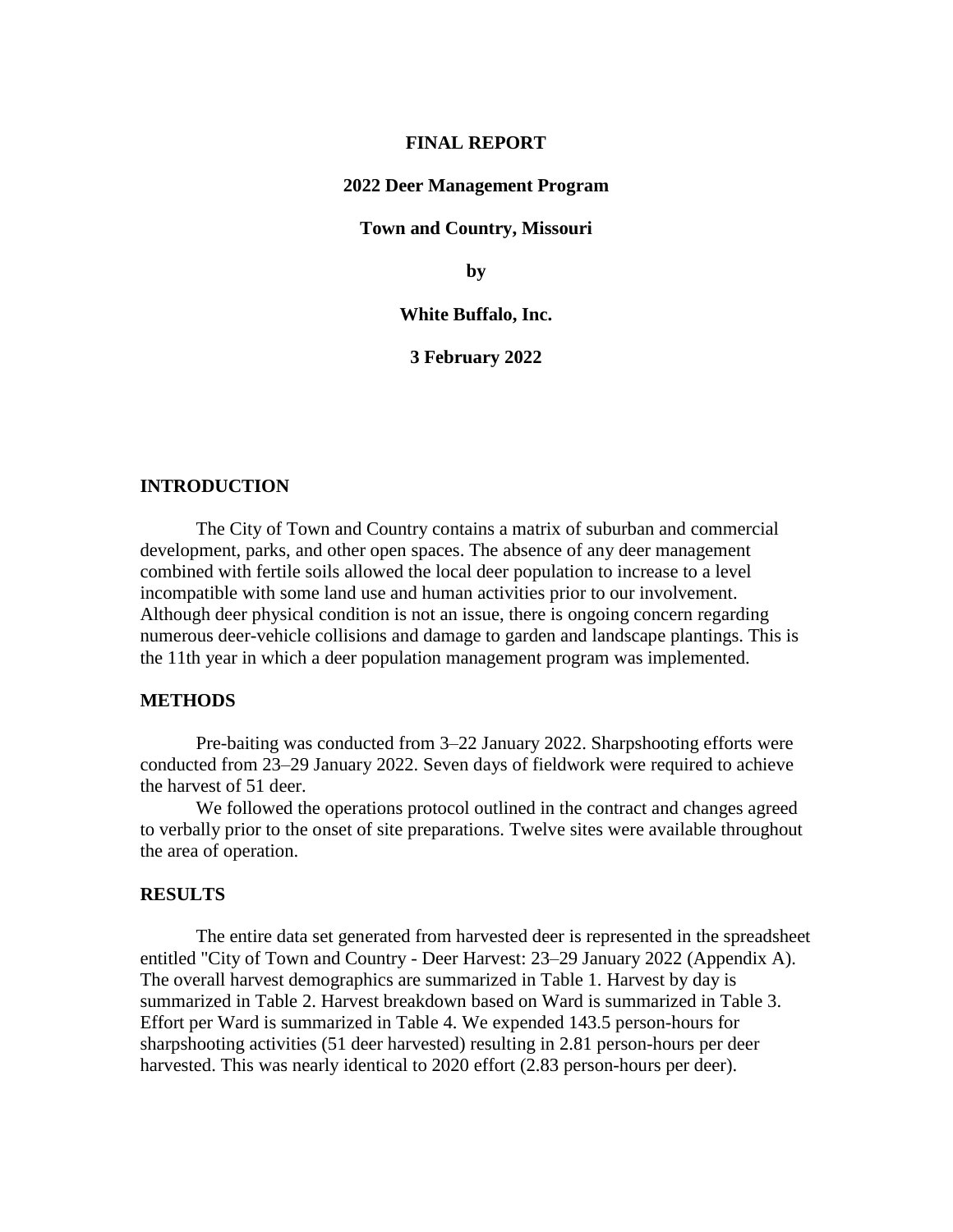**Table 1.** Sex and age class of deer harvested in Town and Country, Missouri from 23– 29 February 2022.

| AGE            | $#$ MALE $(\% )$ | # FEMALE $(\% )$ | # COMBINED |
|----------------|------------------|------------------|------------|
| Yearling/Adult | 28 (55%)         | $15(29\%)$       | 43 (84%)   |
| Fawns          | 5 (10%)          | $3(6\%)$         | $16\%$     |
| Total          | 33 (65%)         | 18 (35%)         |            |

**Table 2.** Number of deer harvested by day during the 7 days of field operations.

| <b>DATE</b> |         | Harvested   DATE   Harvested   DATE   Harvested |         | DATE    | Harvested |
|-------------|---------|-------------------------------------------------|---------|---------|-----------|
| 1/23/22     | 1/25/22 |                                                 | 1/27/22 | 1/29/22 |           |
| 1/24/22     | 1/26/22 | 16                                              | /28/22  |         |           |

**Table 3.** Deer harvest by Ward

|      | #                |
|------|------------------|
| Ward | <b>Harvested</b> |
|      |                  |
|      | 28               |
|      |                  |
|      |                  |

**Table 4.** Effort by Ward

| Ward | Percentage<br>of Sites | Percentage<br>of Seated<br><b>Attempts</b> | Percentage<br>of Harvest |
|------|------------------------|--------------------------------------------|--------------------------|
|      | 17%                    | 7%                                         | 6%                       |
|      | 58%                    | 72%                                        | 55%                      |
| ς    | 8%                     | 14%                                        | 33%                      |
|      | 17%                    | 7%                                         | 6%                       |

# **Population estimates**

See attached population estimation report.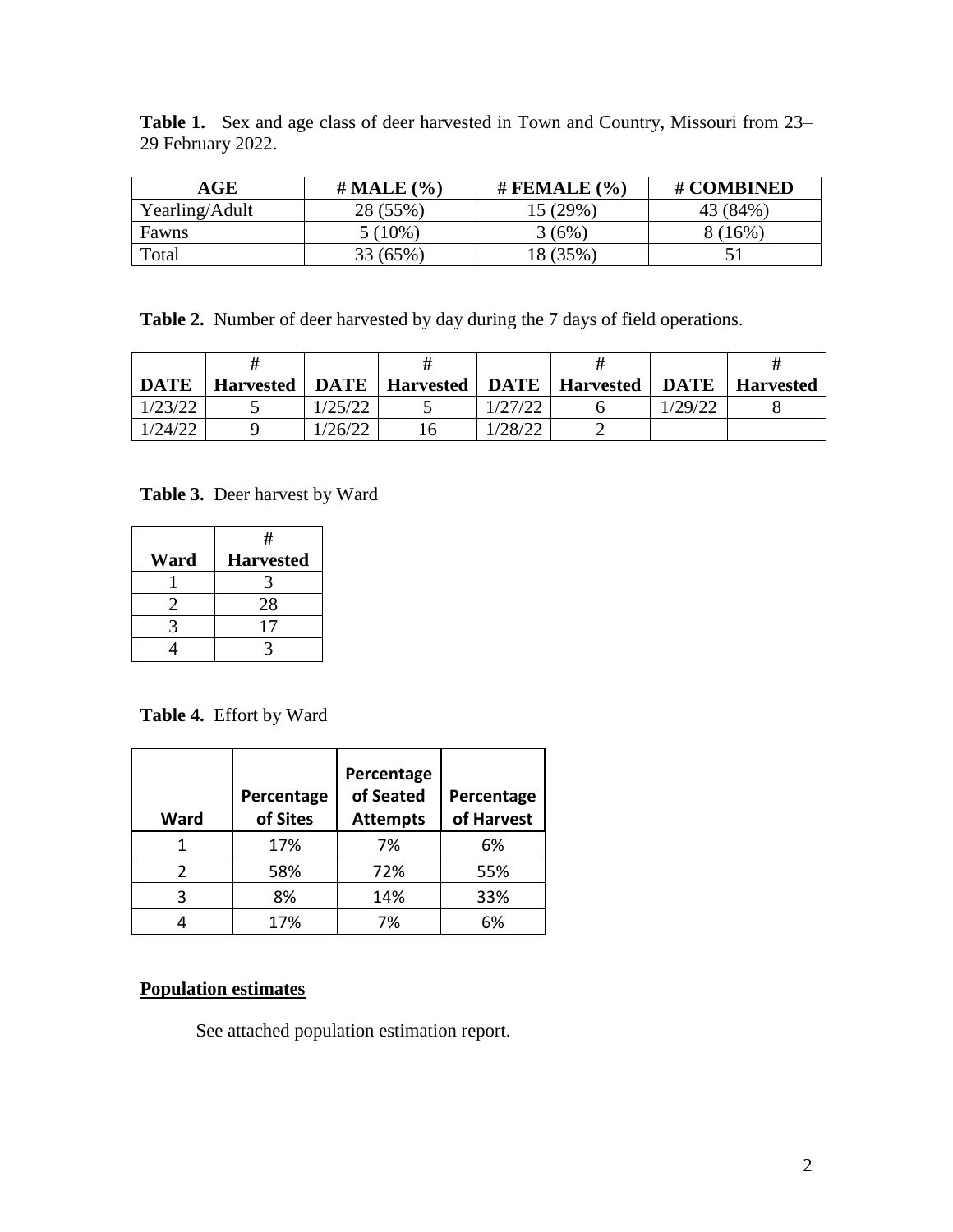# **DISCUSSION**

Twelve sites were initially selected and prepared for deer management activities. Ten sites were used as part of the 2022 Town and Country, MO deer management program. Nine of these locations had been used in previous years. Three new sites were added to the property list; one each in Wards 1, 2, and 4. Lack of deer activity at the new site in Ward 1 precluded its use and was eventually abandoned. The new site in Ward 2 was utilized one evening and resulted in no harvest. The new site in Ward 4 resulted in the successful harvest of three deer.

Ward 2 continued to produce the highest removal numbers accounting for 55% of the overall harvest and contained more sites than the other three Wards combined. This pattern has been stable throughout the years.

Weather plays a significant role in how shooting efforts are distributed. Short duration programs present unique weather challenges as the conditions needed to diversify efforts have the potential to be elusive. Wind direction is of primary importance. Deer use their olfactory sense to identify risks in their environment. Although suburban deer appear indifferent to human activity, if they smell human presence, and cannot identify their location, it becomes a risk. In order to be successful, deer management staff need to insert themselves into the deer's environment without being detected. To do this we need specific wind patterns at each location we have selected for sharpshooting activities. We expect the predominant wind to be northwest during the winter months in Missouri. As a result, most sharpshooting locations are oriented to take advantage of this prevailing wind. During the 2022 project only one northwest wind was recorded during our operation window, 16:00–21:00 each day. This can pose a problem as using a site on a marginal wind direction increases the likelihood of detection and potentially the failure of removal efforts. An appropriate wind direction prevented the use of one site completely and delayed the use of a second until the last day of the project.

Harvest results from specific sites ranged from a high of 17 deer to a low of 0. The most productive site was in Ward 3 and contributed 33% to the total. This site, located on the western side of Queeny Park, has been a top producing site since the inception of the program.

An archery hunt was implemented in Queeny Park during the 2020–2021 hunting season. This hunt resulted in the removal of 30 deer according to the Missouri Department of Conservation (MDC) website. Results from the 2021–2022 season increased to 37. Harvest through this program should be additive to the ongoing management efforts in Town and Country. During Distance Sampling (deer population estimate), numerous deer were still observed along Mason Road where it adjoins Queeny Park.

In cooperation with MDC, 24 blood samples and oral swabs have been submitted to the United State Department of Agriculture Animal and Plant Health Inspection Services Wildlife Services Division, to be included in a larger study of COVID-19 surveillance in white-tailed deer.

Looking forward, the program would benefit by obtaining additional access points in the following areas: 1) the eastern boundary of Queeny Park, and 2) along Topping Road. This recommendation is based on the number of deer observed in these areas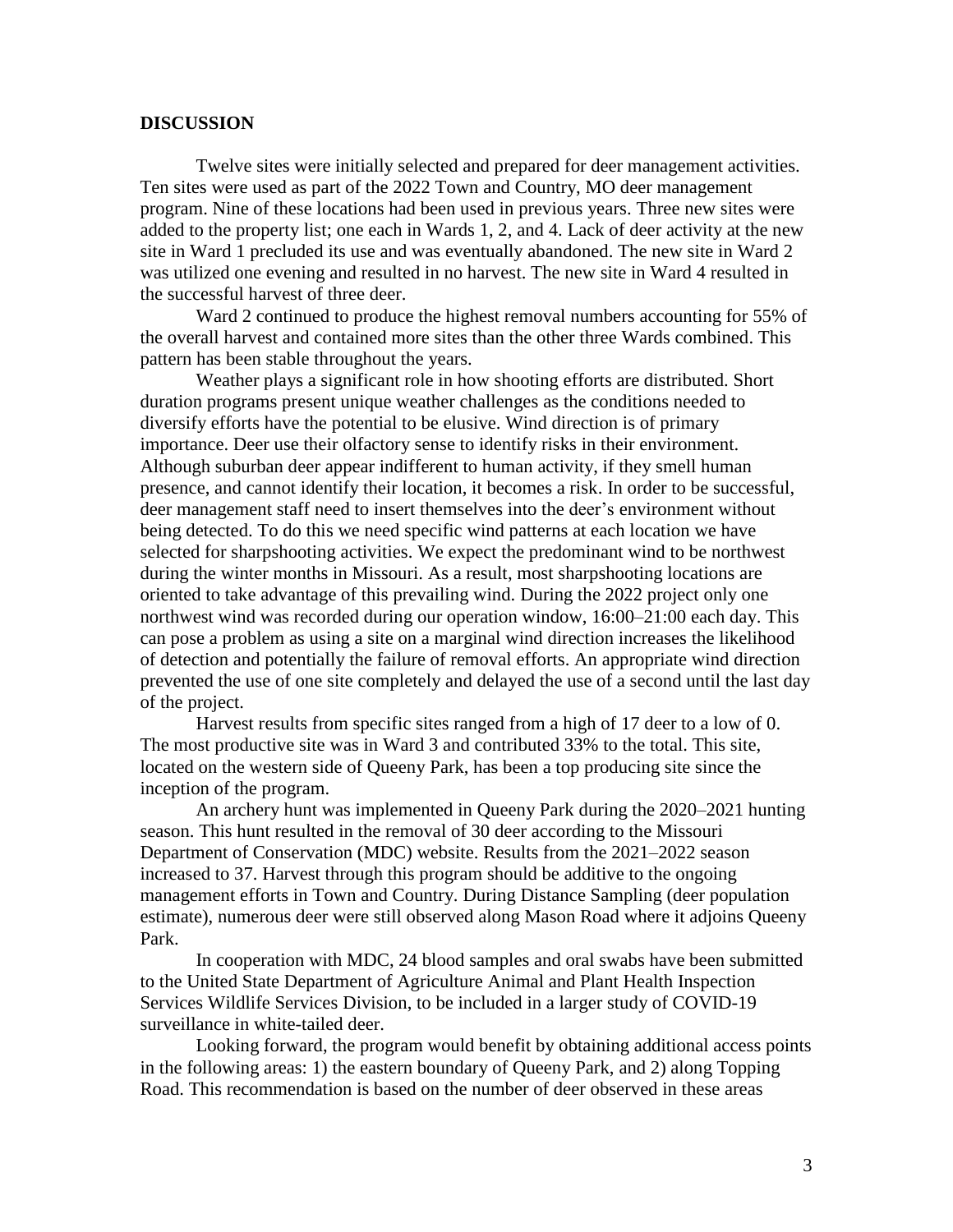during the Distance Sampling survey, in combination with a current lack of access to these areas for deer management purposes.

We would like to thank the following individuals and organizations for assistance provided prior to and during the culling period: Bob Shelton, Town and Country Police Department, Tom Thousand, Tim Randick, Erin Shank (Missouri Department of Conservation), all the cooperating homeowners, and John's Butcher Shop (venison processing for charitable donation).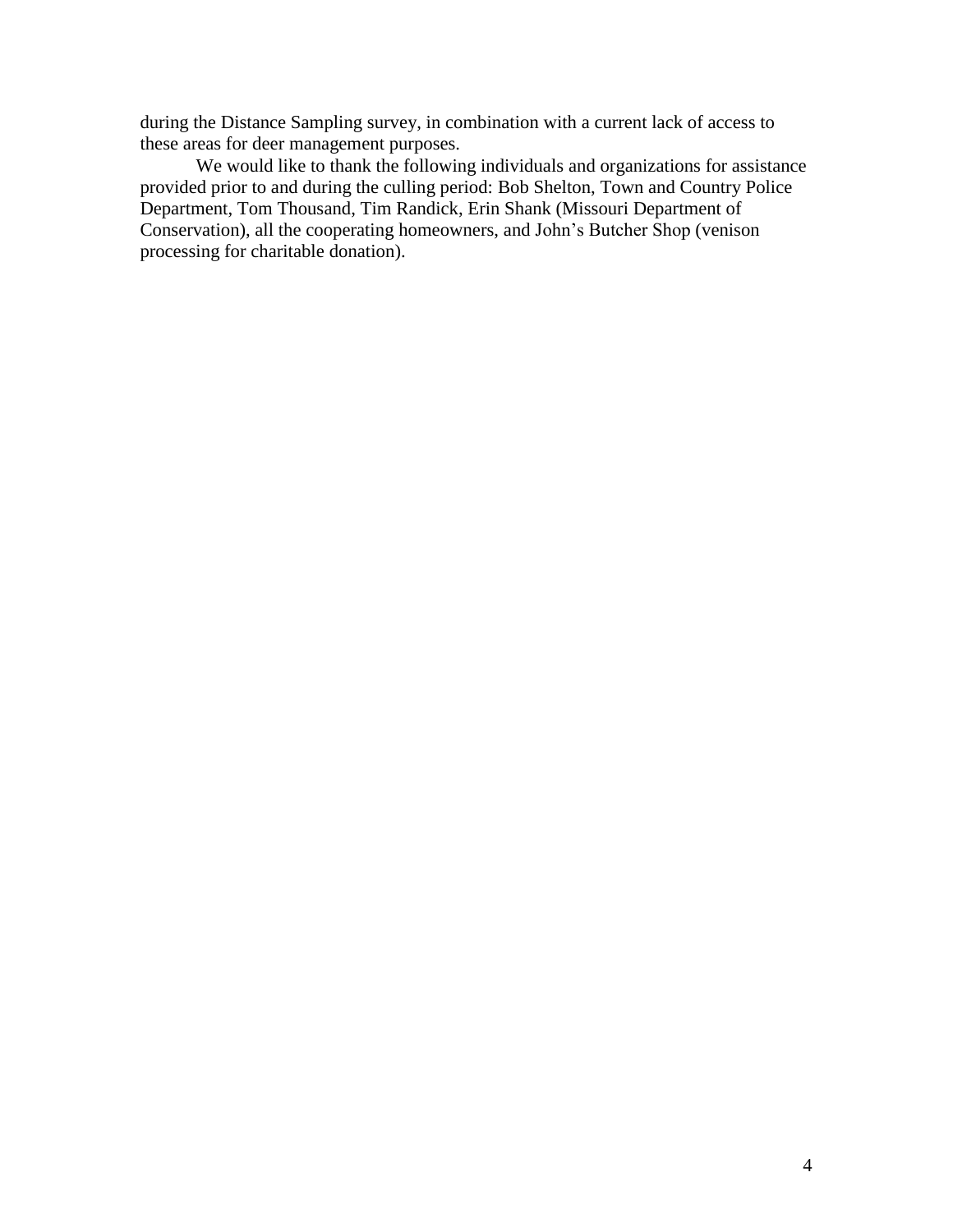# **Appendix A**

| <b>DATE</b>        | <b>HARVEST</b><br># | <b>SEX</b> | <b>AGE</b> | <b>Street</b>      |
|--------------------|---------------------|------------|------------|--------------------|
| 1/23/22            | 1                   | M          | 0.5        | Thornhill          |
| 1/23/22            | 2                   | Μ          | 0.5        | Thornhill          |
| 1/23/22            | 3                   | M          | 2.5        | Thornhill          |
| 1/23/22            | 4                   | F          | 1.5        | Thornhill          |
| 1/23/22            | 5                   | Μ          | 2.5        | Thornhill          |
| 1/24/22            | 6                   | F          | 3.5        | Mason              |
| 1/24/22            | 7                   | F          | 0.5        | Mason              |
| 1/24/22            | 8                   | F          | 1.5        | Mason              |
| 1/24/22            | 9                   | M          | 3.5        | Old Colony         |
| 1/24/22            | 10                  | Μ          | 3.5        | Old Colony         |
| 1/24/22            | 11                  | Μ          | 2.5        | Old Colony         |
| 1/24/22            | 12                  | Μ          | 2.5        | Old Colony         |
| 1/24/22            | 13                  | F          | 1.5        | Old Colony         |
| 1/24/22            | 14                  | F          | 4.5        | Old Colony         |
| 1/25/22            | 15                  | Μ          | 3.5        | Thornfield         |
|                    | 16                  | Μ          | 3.5        | Thornfield         |
| 1/25/22            | 17                  | F          | 6.5        | Thornfield         |
| 1/25/22            |                     |            |            |                    |
| 1/25/22            | 18                  | F          | $4.5+$     | Thornfield         |
| 1/25/22            | 19                  | Μ          | 4.5        | South Outer 40     |
| 1/26/22            | 20                  | M          | $4.5+$     | Dry Ridge          |
| 1/26/22            | 21                  | M          | 3.5        | Dry Ridge          |
| 1/26/22            | 22                  | М          | 2.5        | Dry Ridge          |
| 1/26/22            | 23                  | F          | 3.5        | Dry Ridge          |
| 1/26/22            | 24                  | M          | 3.5        | Weidman            |
| 1/26/22<br>1/26/22 | 25<br>26            | Μ<br>F     | 1.5<br>1.5 | Weidman<br>Weidman |
| 1/26/22            | 27                  | F          | 2.5        | Weidman            |
| 1/26/22            | 28                  | F          | $4.5+$     | Weidman            |
| 1/26/22            | 29                  | F          | 0.5        | Weidman            |
| 1/26/22            | 30                  | F          | 0.5        | Weidman            |
| 1/26/22            | 31                  | М          | 3.5        | Weidman            |
| 1/26/22            | 32                  | М          | 1.5        | Weidman            |
| 1/26/22            | 33                  | F          | 1.5        | Weidman            |
| 1/26/22            | 34                  | F          | $6.5+$     | Weidman            |
| 1/26/22            | 35                  | M          | 0.5        | Weidman            |
| 1/27/22            | 36                  | М          | 1.5        | Pebble Valley      |

# **City of Town and Country – Deer Harvest: 23–29 January 2022**